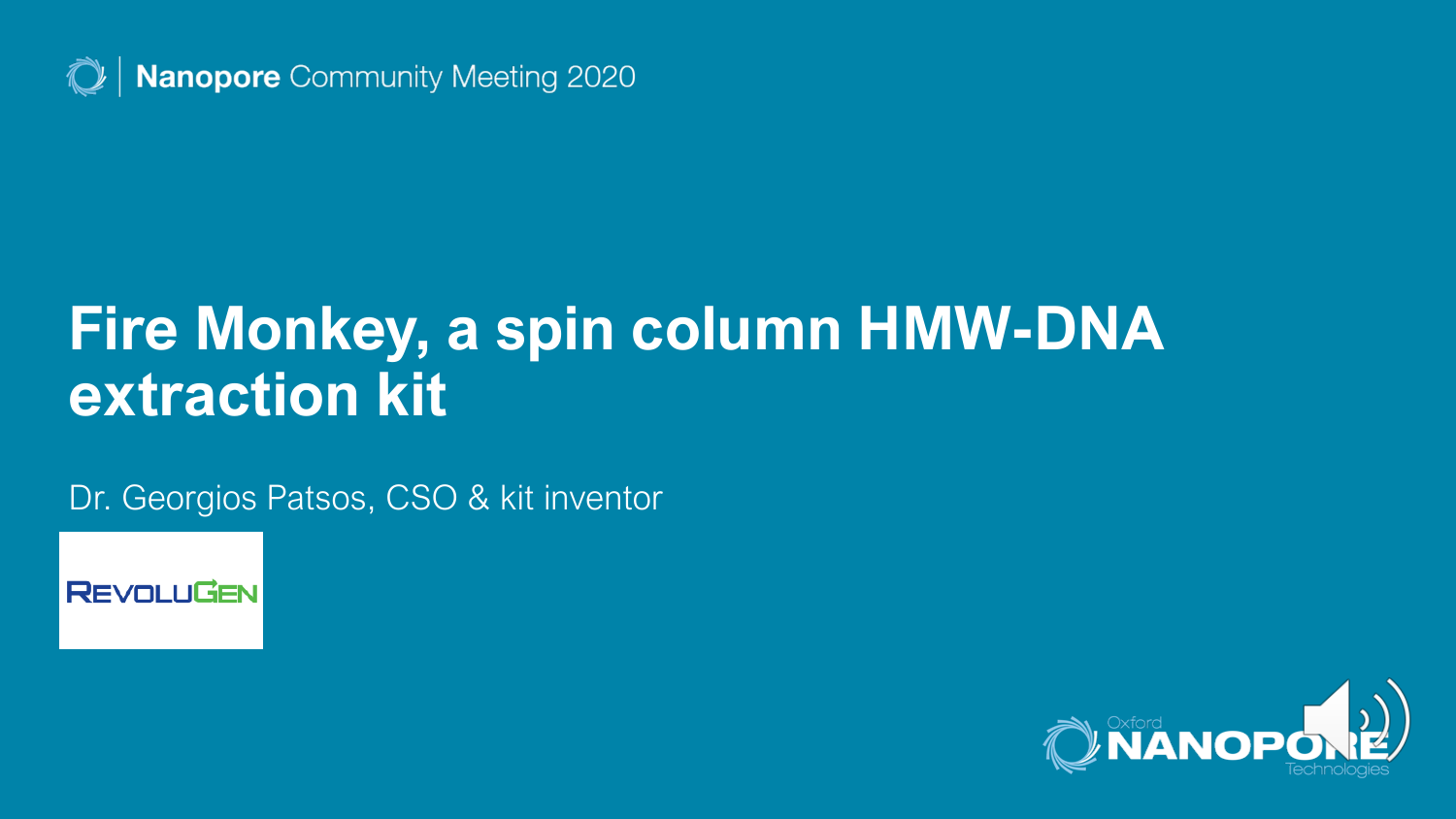# **Spin columns for long reads**

## **REVOLUGEN**

Rapid & user-friendly extraction of HMW-DNA or RNA from mammalian cells or bacteria

- Spin columns NAIPs are fast & user-friendly
	- High g-force applied guarantees extraction speed/efficiency
	- However, high g-force breaks DNA
	- Fire Monkey patented chemistry & matrix overcomes that
	- Protocols remain fast and user-friendly
	- Filtration removes small fragments-no need for size selection

Kit **Equipment** 

- Spinning homogenizes long fragment distribution
- 100kb+ average strand length-no need for fragmentation
- Extract is library-ready

 $~1$ hr

• Parallel RNA extraction possible





| Sample type          | Throughput (Gb) | <u>N50 (kb)</u> |
|----------------------|-----------------|-----------------|
| Gram negative        | 25.63           | 45.8            |
| Gram positive        | 15.7            | 50.3            |
| White blood cells    | 21.1            | 56              |
| LSK109/MinION at ≥Q7 |                 |                 |



2 │ Nanopore Community Meeting 2020 │ @NanoporeConf #NanoporeConf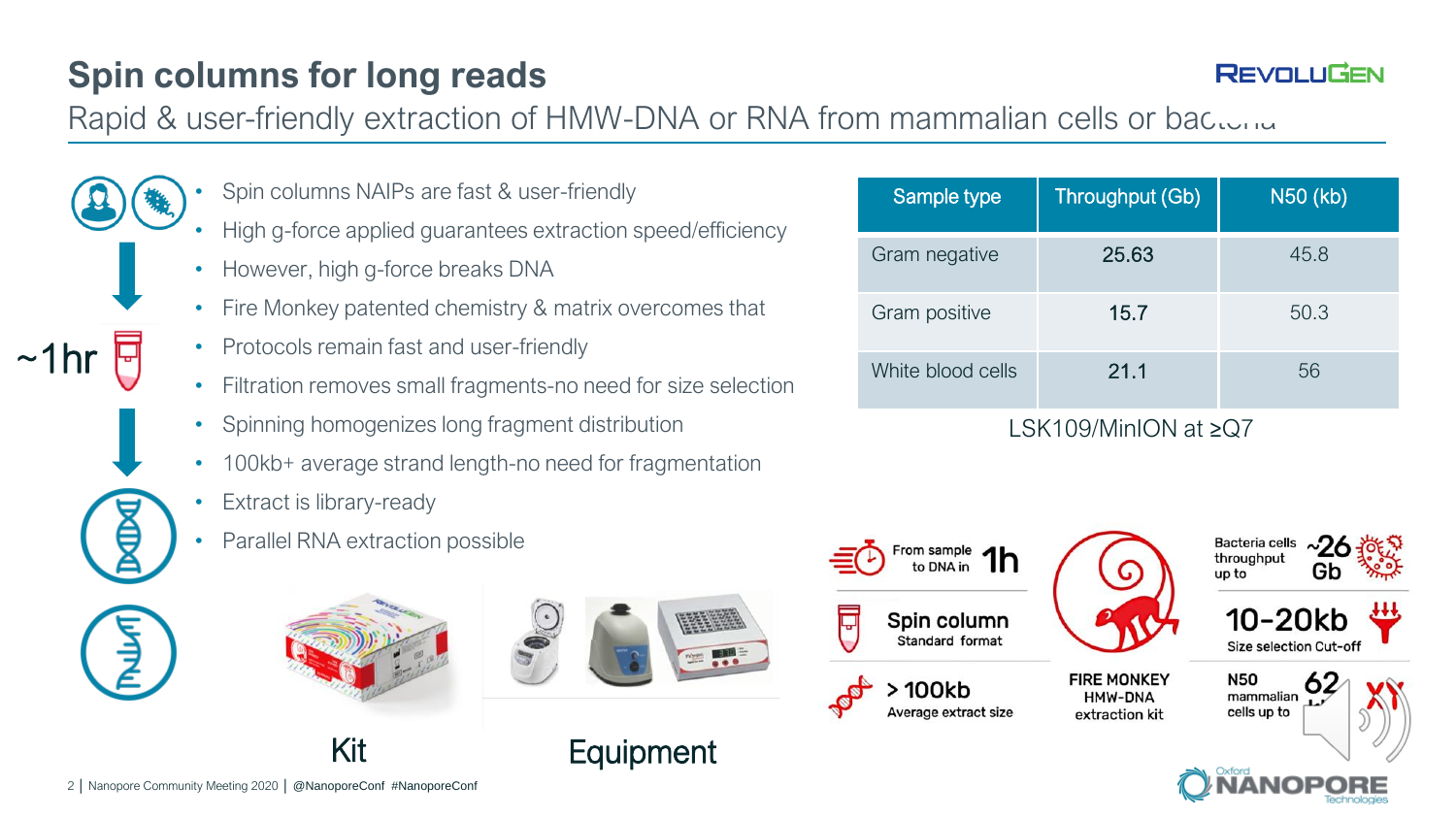## **REVOLUGEN**

## **Automation** Library ready DNA for multiplexed long reads

### Automation platform **Automation platform Filter plate proof of concept**

**OTECAN.** 



- Tecan developed an automated platform for HMW-DNA extraction utilising Fire Monkey chemistry & matrix
- Plate centrifuge proof-of-concept
- Bacteria were processed using Fire Monkey 96-well filter plates vs Fire Monkey columns
- Generated extracts with very similar extraction yield and average strand length
- Fluent 780 installation and full workflow optimization is next

0.5 & 1 billion E coli



#### Femto Pulse - Average strand length (kb) 0.5 billion 1 hillion Column 95.7 98.9  $B$ Dlate 103.4 106 Column **B** Plate







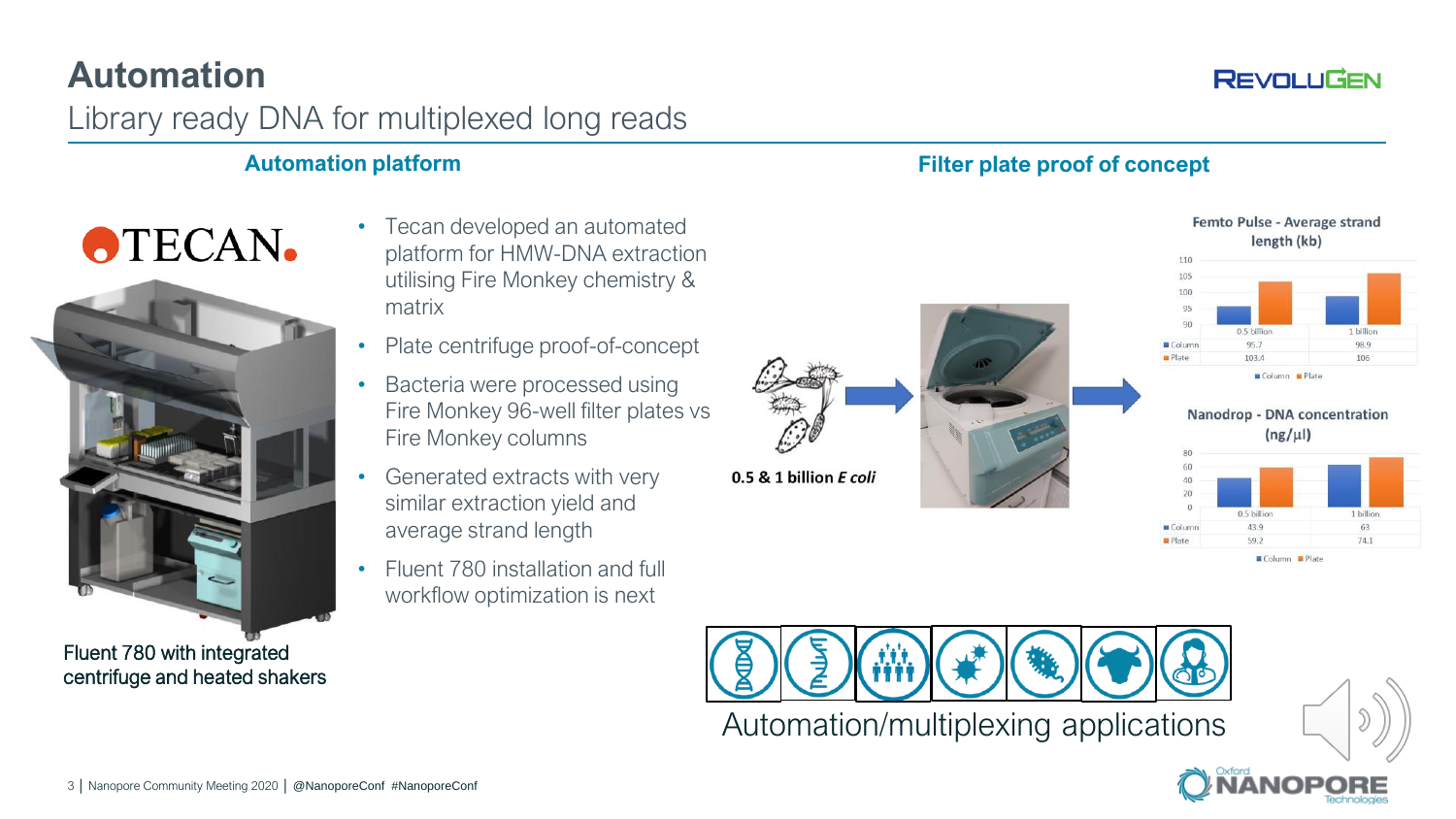# **Updated extraction protocols**

Efficient resuspension > major DNA recovery boost > more throughput

## **Needle cell resuspension-FM version 8 New protocol benefits**



- Needle cell resuspension prior to Proteinase K lysis boosts DNA recovery
- New protocol version  $(v8)$  extracts  $\sim$  4x more usable DNA than previous version (v5)
- DNA not 'too short/not too long' generates maximum throughput at a high N50
- Critical starting concentration  $(100nq/\mu l)$ achieved
- More DNA=more runs, or more loads per library
- More homogeneous HMW-DNA lowers \$/Gb price





N: NEB C: Circulomics R: RevoluGen Q: Qiagen